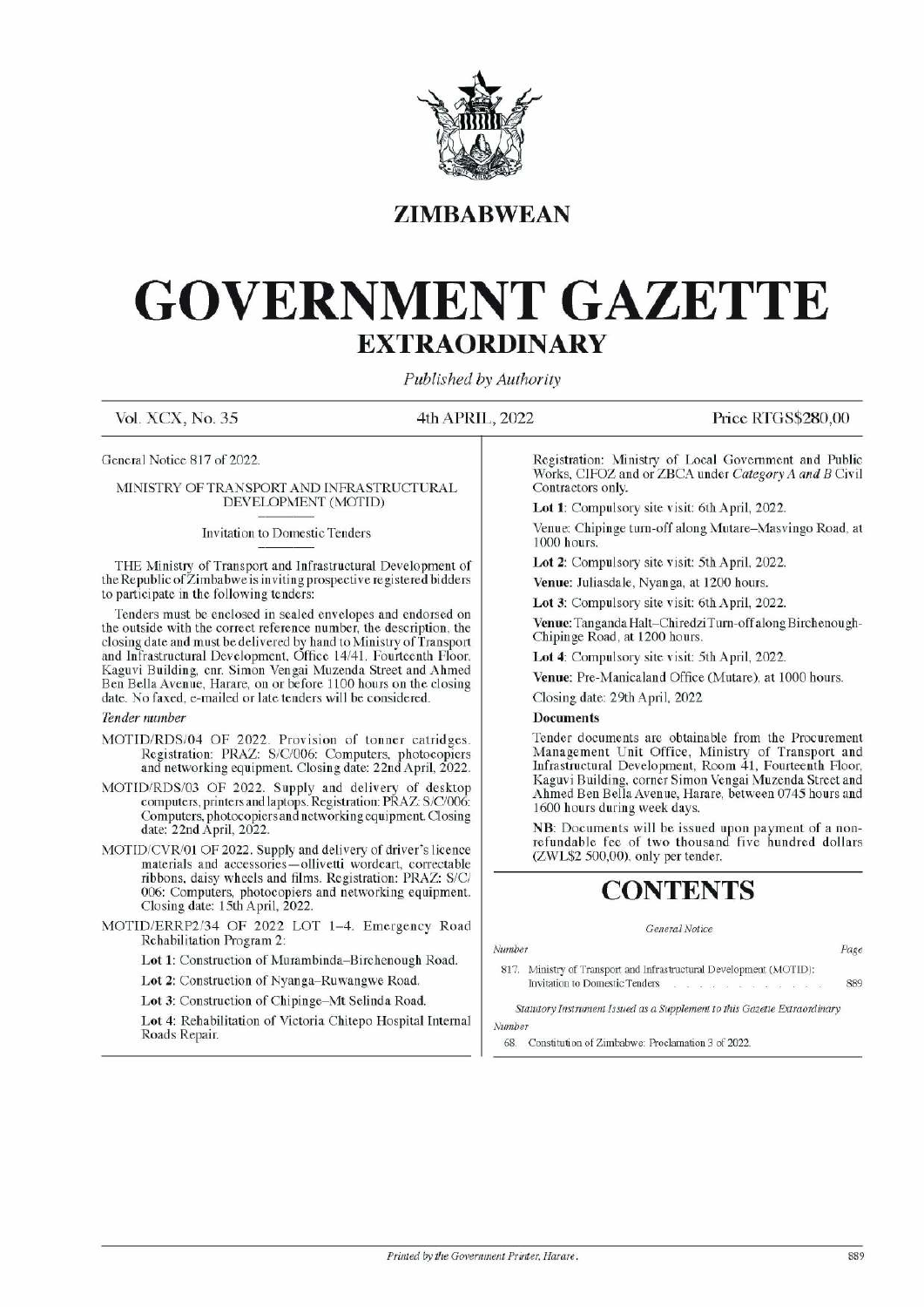### **[CONSTITUTION**

Proclamation 3 of 2022

## PROCLAMATION

by

HIS EXCELLENCY, THE HONOURABLE EMMERSON DAMBUDZO MNANGAGWA, G.C.Z.M., President of Zimbabwe and Commander-in-Chief of the Defence Forces of Zimbabwe.

WHEREAS section 187(1) of the Constitution of Zimbabwe, provides that, a judge may be removed from office only for inability to perform the functions of his or her office, due to mental or physical incapacity, gross incompetence, or gross misconduct;

AND WHEREAS section 187(3) of the Constitution of Zimbabwe provides that, if the Judicial Service Commission advises the President that the question of removing a judge, from office ought to be investigated, the President must appoint a tribunal to inquire into the matter;

AND WHEREAS the Judicial Service Commission, by letter dated 25th February, 2022, formally advised the President that the question of removal from office of the Honourable Justice Edith Mushore, ought to be investigated;

AND WHEREAS section 187(4) of the Constitution of Zimbabwe, provides that, the President may, when he considers it advisable, appoint a tribunal consisting of three (3) or more members;

AND WHEREAS section 187(9) of the Constitution of Zimbabwe, provides that, a tribunal appointed under section 187 has the same rights and powers as commissioners under the Commissions of Inquiry Act [Chapter 10:07], or any law that replaces that Act;

AND WHEREAS the President may authorise the tribunal or Members or any quorum of them specified in the proclamation into any matter in which any inquiry would, in the opinion of the President, be of public welfare: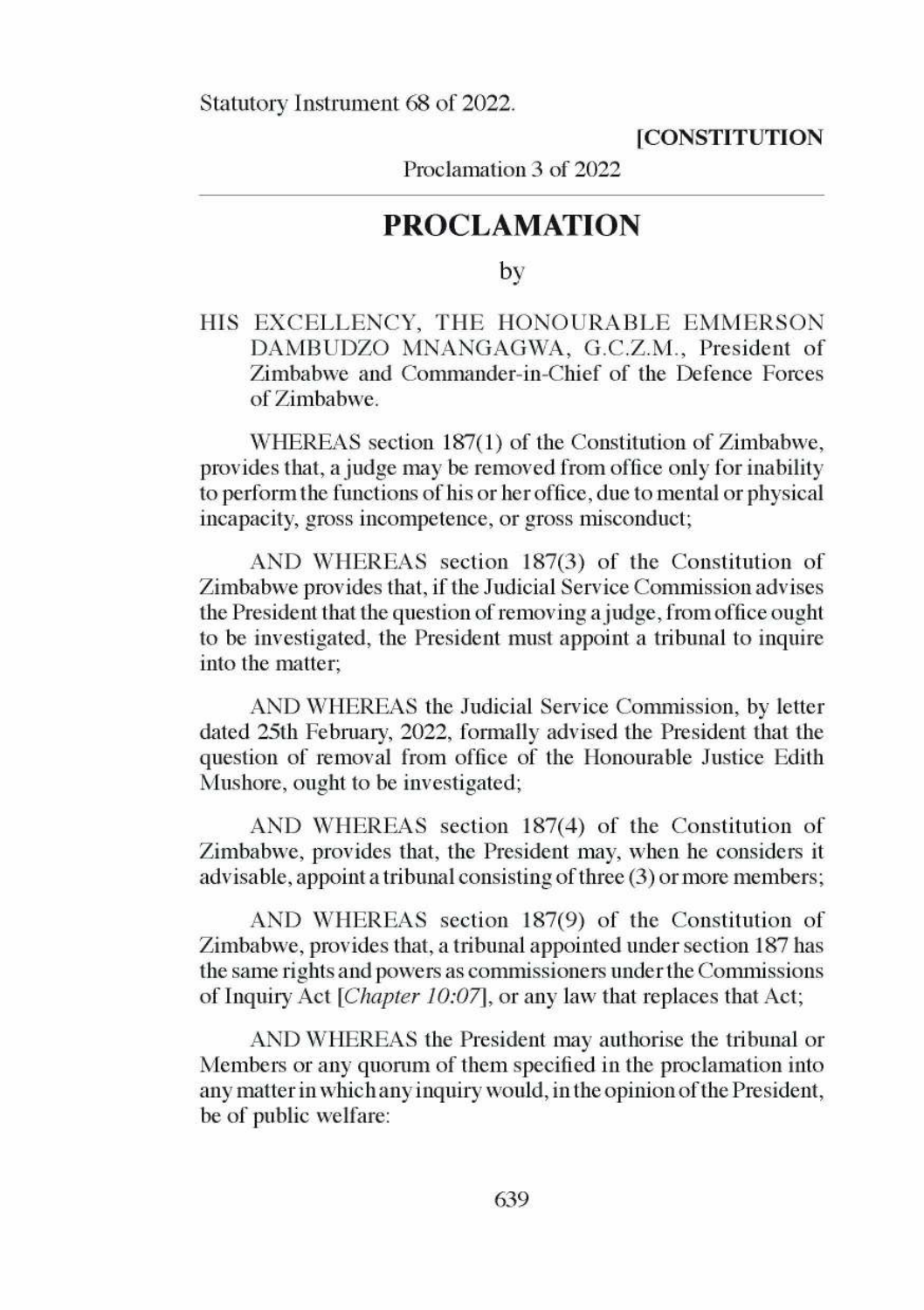NOW, THEREFORE, under and by virtue of the powers vested in the President as afore said, I do, by this proclamation—

- (a) establish a Tribunal to inquire into the question of removal from office of the Honourable Justice Edith Mushore:
- (b) appoint Retired Justice Maphios Cheda; as Chairperson of the Tribunal;
- (©) appoint the Secretary for Justice, Legal and Parliamentary Affairs to be the Secretary to the Tribunal;
- (d) direct that the Tribunal shall be held for a period of five (5) months from the date of swearing in of Members, at such appropriate venue as shall be determined by the Tribunal;
- (e) direct that the report shall be availed at the conclusion of the inquiry;
- $(f)$ direct that the Terms of Reference shall be as follows —
	- (i) toinvestigate into the matter of the removal from office of Honourable Justice Edith Mushore;
	- (i) to investigate whether or not there is a reasonable explanation for Honourable Justice Edith Mushore's failure to report for work without authorisation;
	- (iii) toinvestigate into the matter of Honourable Justice Edith Mushore's conduct, whether it can be deemed to have been tantamount to gross misconduct;
	- (iv) to consider all information submitted by the Judicial Service Commission in order to arrive at an appropriate recommendation to the President;
	- (v) toinvestigate any other matter which the Tribunal may deem appropriate and relevant to the question of removal from office of a Judge in terms of the law;
	- (vi) to recommend on whether the Honourable Judge, is fit to hold office in the light of the foregoing;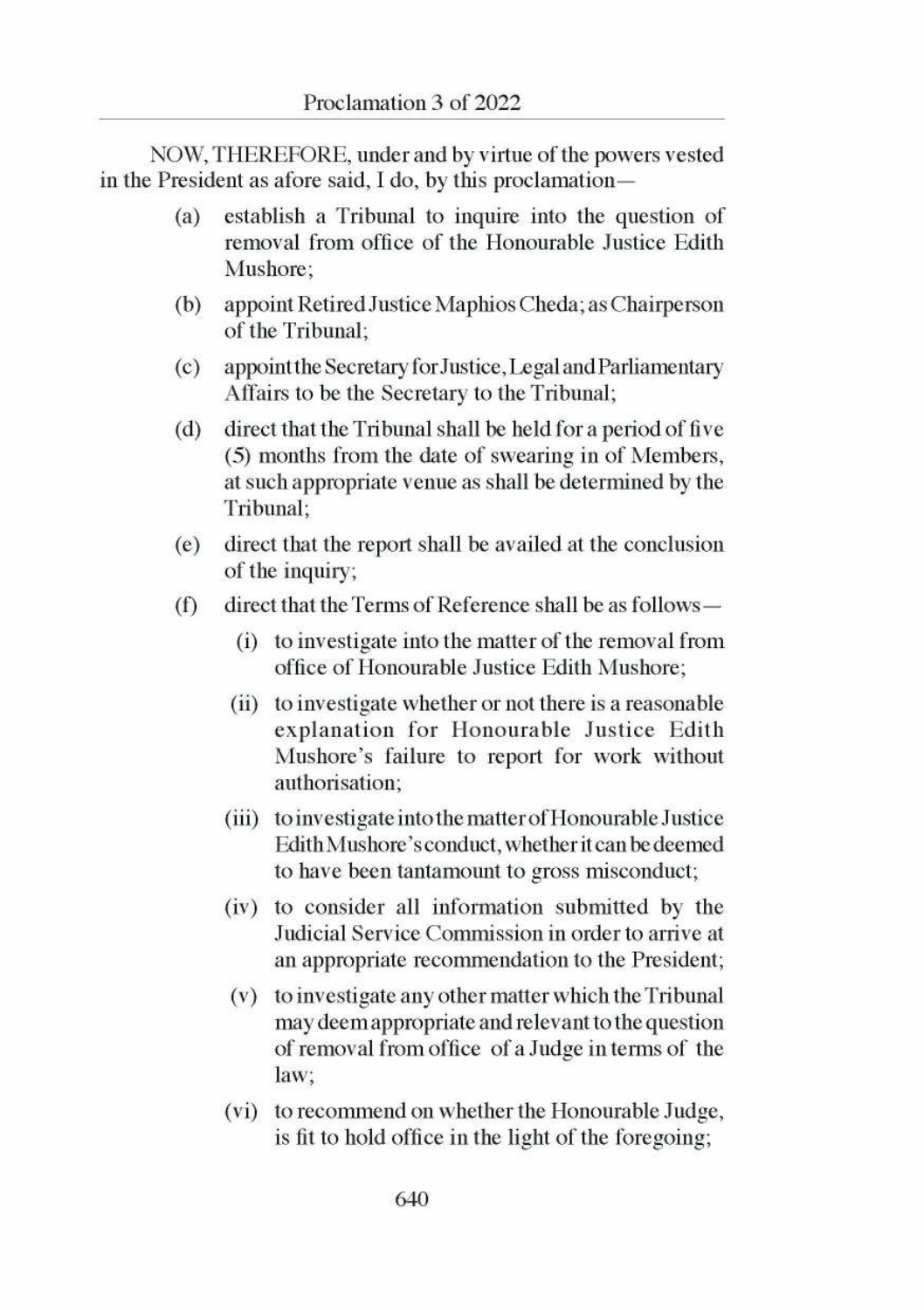- (vii) to report to the President, in writing, the result of the inquiry within a period of five (5) months from the date of swearing in of the Members;
- (g) direct that the inquiry shall be held both in public, or privately, as the exigencies of the Tribunal may determine; and
- (h) appoint the Members listed in the Schedule.

SCHEDULE

APPOINTMENT OF MEMBERS TO THE TRIBUNAL

- 1. Retired Justice Maphios Cheda, Chairperson
- 2. Mr. Charles Warara, Member
- 3. Mrs. Yvonne Masvora, Member

Given under my hand and the Public Seal of Zimbabwe at Harare this 25th day of March, in the year of our Lord two thousand and twenty-two.

> E. D. MNANGAGWA, President.

By Command of the President.